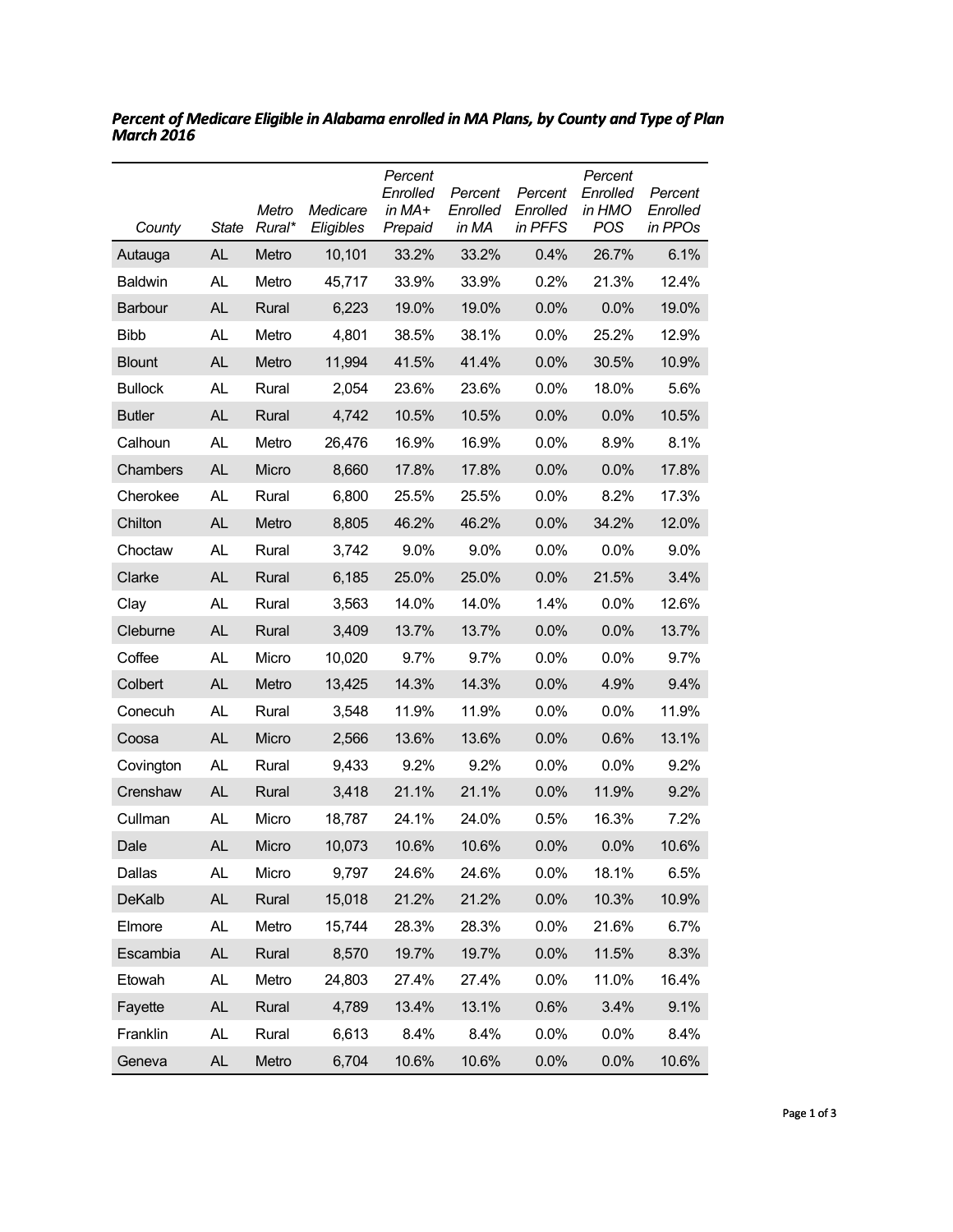| County     | <b>State</b> | Metro<br>Rural* | Medicare<br>Eligibles | Percent<br>Enrolled<br>in MA+<br>Prepaid | Percent<br>Enrolled<br>in MA | Percent<br>Enrolled<br>in PFFS | Percent<br>Enrolled<br>in HMO<br>POS | Percent<br>Enrolled<br>in PPOs |
|------------|--------------|-----------------|-----------------------|------------------------------------------|------------------------------|--------------------------------|--------------------------------------|--------------------------------|
| Greene     | AL           | Rural           | 2,191                 | 7.7%                                     | 7.7%                         | $0.0\%$                        | 0.0%                                 | 7.7%                           |
| Hale       | AL           | Metro           | 3,983                 | 6.2%                                     | 6.2%                         | 0.0%                           | 0.0%                                 | 6.2%                           |
| Henry      | AL           | Metro           | 4,521                 | 22.8%                                    | 22.8%                        | 0.0%                           | 0.0%                                 | 22.8%                          |
| Houston    | <b>AL</b>    | Metro           | 22,157                | 16.3%                                    | 16.3%                        | 0.0%                           | 0.0%                                 | 16.3%                          |
| Jackson    | <b>AL</b>    | Micro           | 12,625                | 17.8%                                    | 17.8%                        | 0.0%                           | 6.9%                                 | 10.9%                          |
| Jefferson  | <b>AL</b>    | Metro           | 126,427               | 42.5%                                    | 42.4%                        | 0.0%                           | 30.9%                                | 11.5%                          |
| Lamar      | <b>AL</b>    | Rural           | 3,855                 | 7.1%                                     | 7.1%                         | $0.0\%$                        | 0.0%                                 | 7.1%                           |
| Lauderdale | <b>AL</b>    | Metro           | 20,820                | 15.0%                                    | 15.0%                        | 0.0%                           | 6.1%                                 | 9.0%                           |
| Lawrence   | AL           | Metro           | 7,514                 | 14.5%                                    | 14.5%                        | $0.0\%$                        | 5.1%                                 | 9.5%                           |
| Lee        | <b>AL</b>    | Metro           | 21,067                | 15.6%                                    | 15.6%                        | 0.0%                           | 2.4%                                 | 13.2%                          |
| Limestone  | AL.          | Metro           | 16,161                | 20.2%                                    | 20.2%                        | 0.6%                           | 11.7%                                | 7.9%                           |
| Lowndes    | <b>AL</b>    | Metro           | 2,742                 | 38.5%                                    | 38.5%                        | 0.0%                           | 34.9%                                | 3.5%                           |
| Macon      | <b>AL</b>    | Rural           | 4,471                 | 24.3%                                    | 24.3%                        | $0.0\%$                        | 18.2%                                | 6.1%                           |
| Madison    | <b>AL</b>    | Metro           | 59,227                | 17.5%                                    | 17.5%                        | 0.3%                           | 9.5%                                 | 7.7%                           |
| Marengo    | <b>AL</b>    | Rural           | 5,349                 | 9.9%                                     | 9.9%                         | 0.0%                           | 0.0%                                 | 9.9%                           |
| Marion     | <b>AL</b>    | Rural           | 7,098                 | 11.4%                                    | 11.3%                        | 0.0%                           | 0.0%                                 | 11.3%                          |
| Marshall   | AL           | Micro           | 19,921                | 15.9%                                    | 15.9%                        | 0.0%                           | 3.8%                                 | 12.1%                          |
| Mobile     | <b>AL</b>    | Metro           | 79,058                | 44.4%                                    | 44.2%                        | 0.1%                           | 35.7%                                | 8.5%                           |
| Monroe     | <b>AL</b>    | Rural           | 5,147                 | 14.1%                                    | 14.1%                        | 0.0%                           | 0.0%                                 | 14.1%                          |
| Montgomery | AL           | Metro           | 40,353                | 29.4%                                    | 29.4%                        | 0.3%                           | 24.6%                                | 4.5%                           |
| Morgan     | AL           | Metro           | 24,667                | 14.8%                                    | 14.8%                        | 0.0%                           | 3.8%                                 | 11.0%                          |
| Perry      | <b>AL</b>    | Rural           | 2,437                 | 6.9%                                     | 6.9%                         | 0.0%                           | 0.0%                                 | 6.9%                           |
| Pickens    | AL           | Metro           | 4,887                 | 7.0%                                     | 7.0%                         | 0.0%                           | 0.0%                                 | 7.0%                           |
| Pike       | <b>AL</b>    | Micro           | 6,131                 | 21.9%                                    | 21.9%                        | 0.0%                           | 10.3%                                | 11.5%                          |
| Randolph   | AL           | Rural           | 5,438                 | 15.0%                                    | 15.0%                        | 0.6%                           | 0.0%                                 | 14.4%                          |
| Russell    | <b>AL</b>    | Metro           | 10,803                | 24.1%                                    | 24.1%                        | 0.0%                           | 10.6%                                | 13.4%                          |
| Shelby     | AL.          | Metro           | 33,138                | 37.2%                                    | 37.2%                        | 0.1%                           | 21.1%                                | 16.0%                          |
| St. Clair  | <b>AL</b>    | Metro           | 16,900                | 42.9%                                    | 42.9%                        | 0.0%                           | 32.1%                                | 10.8%                          |
| Sumter     | AL.          | Rural           | 2,997                 | 6.3%                                     | 6.3%                         | 0.0%                           | 0.0%                                 | 6.3%                           |
| Talladega  | AL           | Micro           | 18,874                | 27.5%                                    | 27.5%                        | 0.8%                           | 19.7%                                | 6.9%                           |
| Tallapoosa | AL           | Rural           | 10,862                | 14.5%                                    | 14.5%                        | 0.0%                           | 4.5%                                 | 10.0%                          |

*Percent of Medicare Eligible in Alabama enrolled in MA Plans, by County and Type of Plan March 2016*